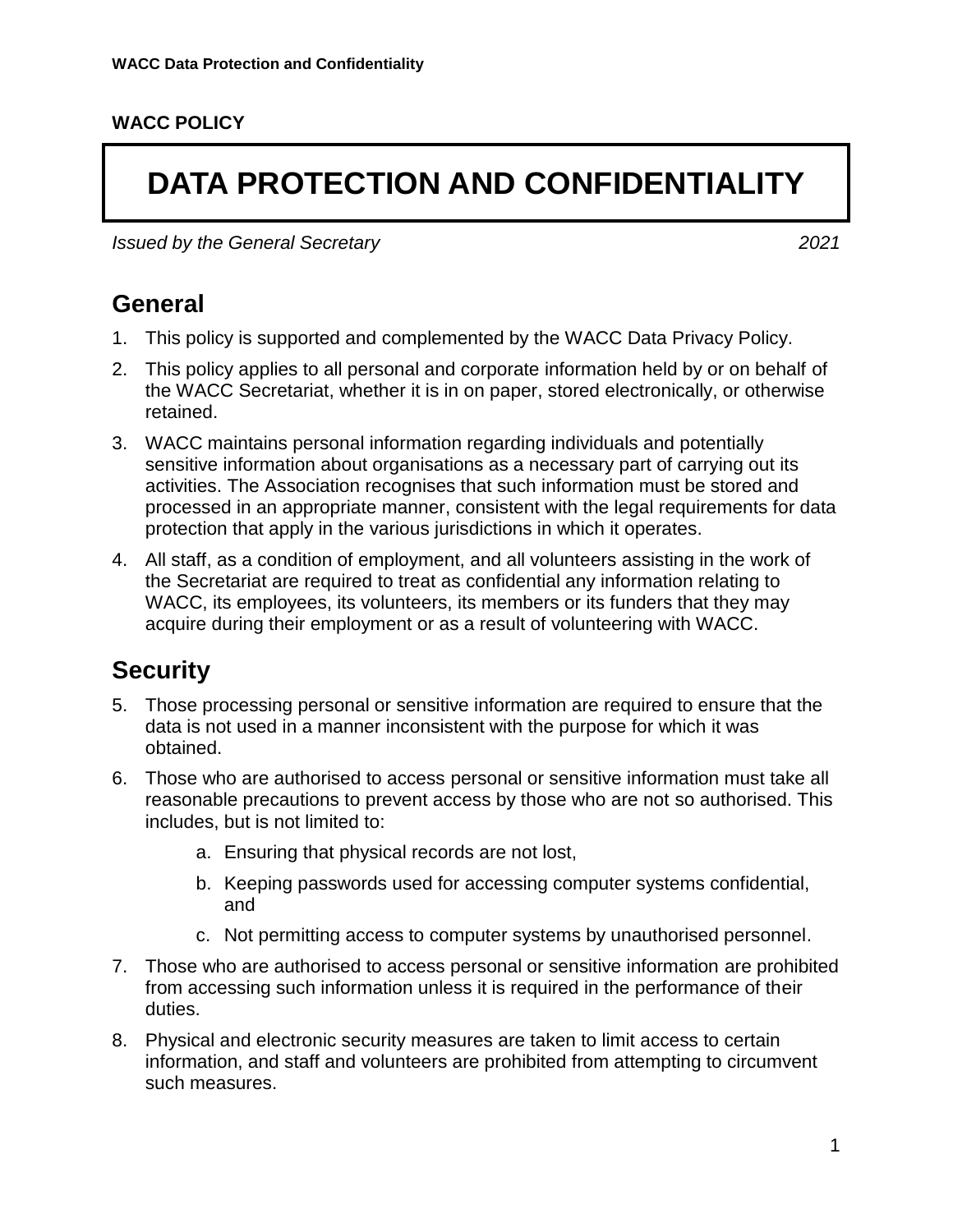# **Data Collection**

- 9. Except in the case of employees and volunteers, WACC will normally only collect and store such personal information as is required to facilitate identification of and contact with individuals or that relates directly to membership in the Association.
- 10. Additional information may be requested in support of an application for membership, for financial support, or for employment and for consideration as a volunteer.
- 11. Records of payments made to WACC for any purpose, including membership subscriptions, subscriptions to publications, and financial contributions to the work of WACC will be maintained.
- 12. Records of payments made by WACC for any purpose, including in support of projects, and for the purchasing of services and equipment will be maintained.

# **Data Retention**

- 13. Records of interactions between WACC and individuals or organisations will be maintained.
- 14. Data related to individuals which is obtained by WACC in conjunction with its activities will not be retained deliberately beyond the period during which such information is of value to the Association, including meeting the requirements of funders or government requirements.
- 15. All reasonable efforts will be made to ensure that personal information is kept up-todate.

# **Sharing of Information**

- 16. Each Member or Affiliate of WACC is also a Member or Affiliate of the Regional Association for the geographic region in which he or she resides. The official membership and affiliation records are retained by the WACC Secretariat, and the information contained in these records is made available to the appropriate Regional Association to allow it to fulfil its obligations to WACC, to its Members and to its Affiliates.
- 17. Information regarding Members, Affiliates, and applicants for membership or affiliation are shared between WACC and the appropriate Regional Association. Where such information has been obtained by a Regional Association and transferred to WACC Secretariat, the information must be treated as though it had been obtained directly by WACC.
- 18. WACC will not make available its membership lists or lists of contacts to any third party for commercial purposes.